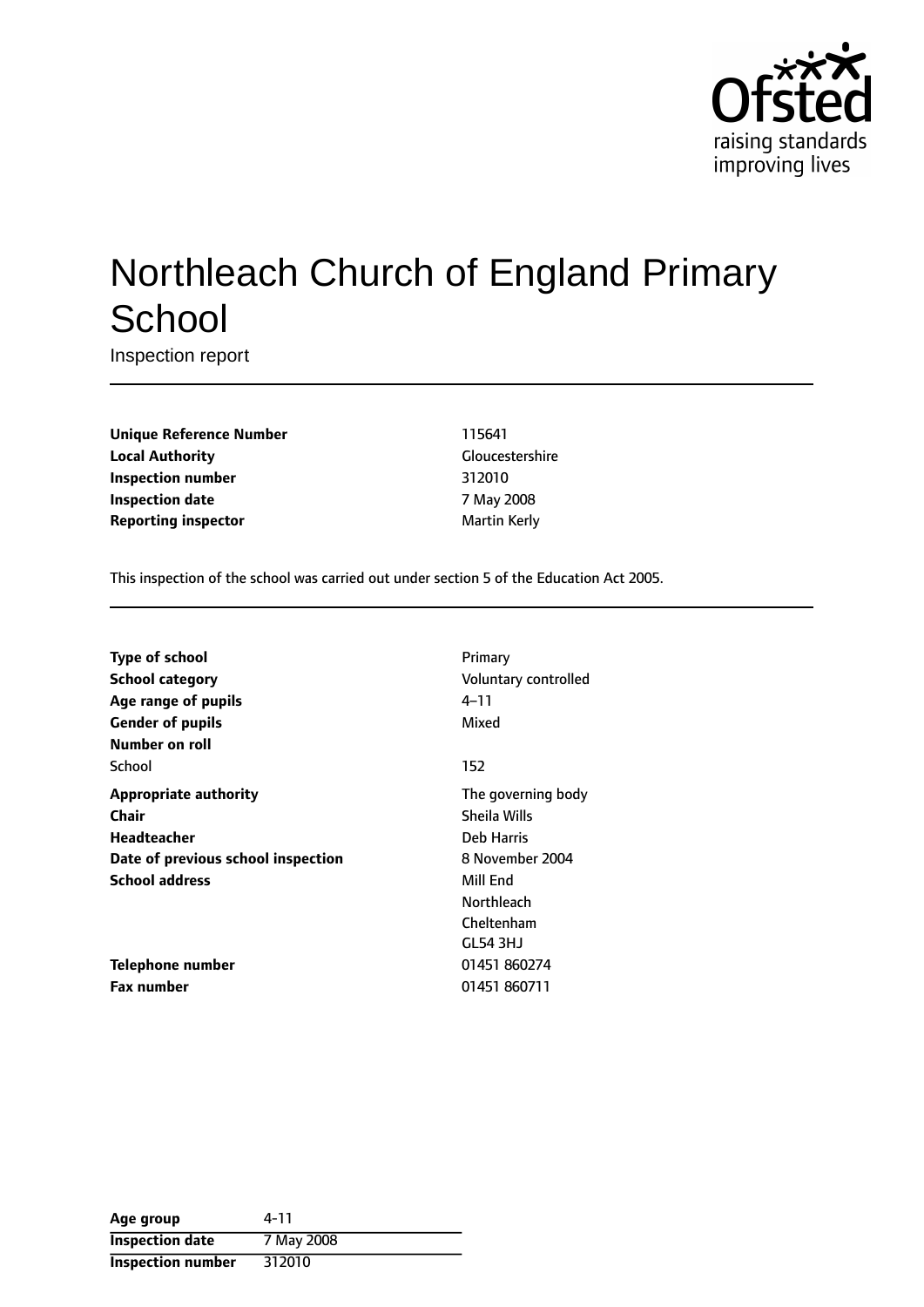.

© Crown copyright 2008

#### Website: www.ofsted.gov.uk

This document may be reproduced in whole or in part for non-commercial educational purposes, provided that the information quoted is reproduced without adaptation and the source and date of publication are stated.

Further copies of this report are obtainable from the school. Under the Education Act 2005, the school must provide a copy of this report free of charge to certain categories of people. A charge not exceeding the full cost of reproduction may be made for any other copies supplied.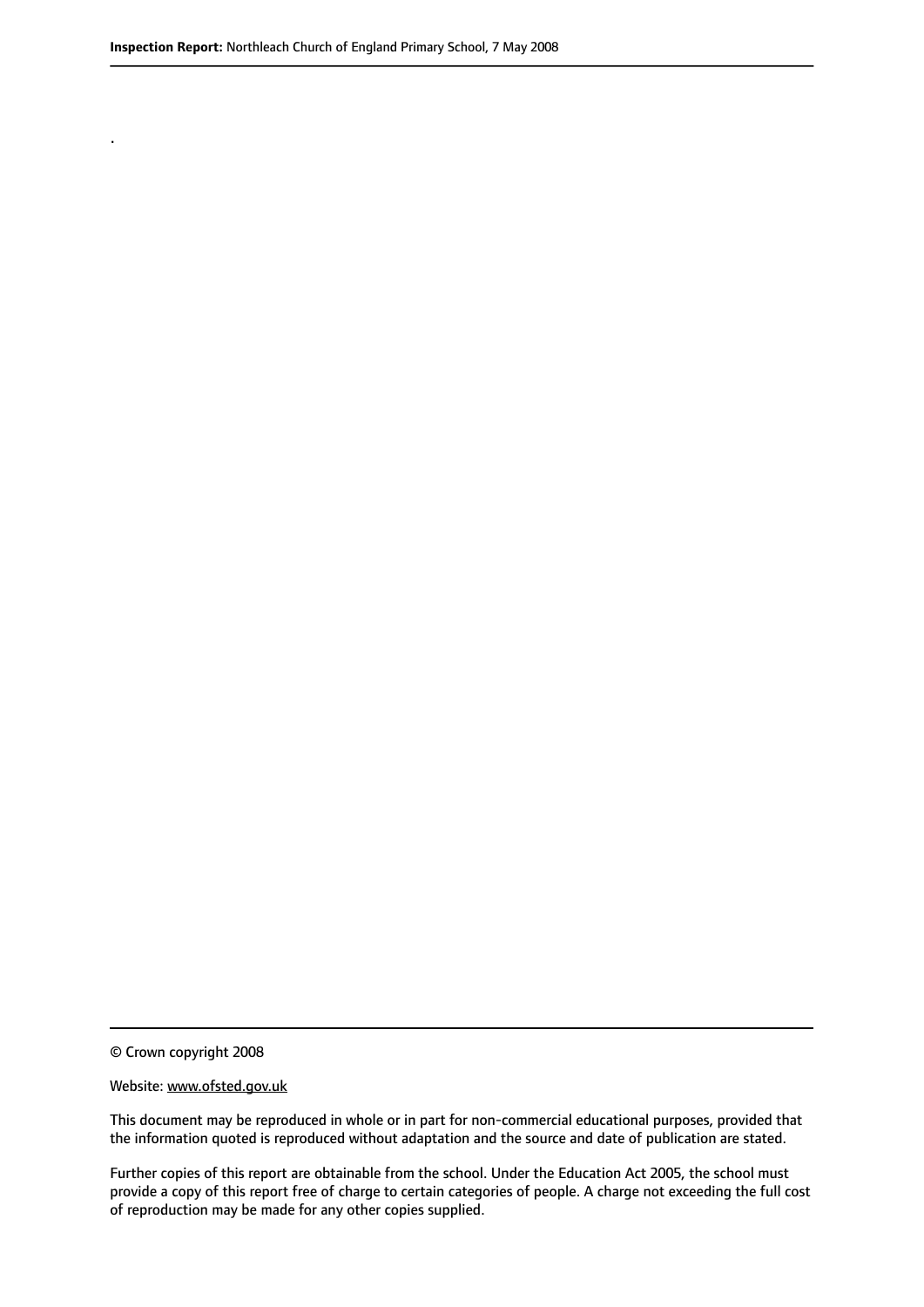# **Introduction**

The inspection was carried out by one Additional Inspector who evaluated the overall effectiveness of the school and investigated the following issues. • The achievement of pupils and the current progress made by pupils of all abilities following a decline in standards last year. • How the information gained from checks on the school's performance is used to improve the quality of provision. • Evidence of outstanding elements in pupils' personal development and the care, guidance and support they receive. Evidence was gathered from observations around the school, discussions with pupils, staff and governors, and analyses of the school's working documents and the questionnaires completed by parents. Other aspects of the school were not inspected in detail, but the inspector found no evidence to suggest that the school's own assessments, as given in its self-evaluation, were not justified, and these have been included where appropriate in this report.

#### **Description of the school**

Although this school is smaller than average, numbers are rising and it recently moved from five to six classes. A substantial building programme, completed earlier thisschool year, provides a new hall and remodelled administrative and playground areas. Further building work has just begun for pre-school provision. Almost all pupils are White British. The attainment of children on entry fluctuates from year to year. This year it is broadly as expected for their age but most years it is above national expectations. The proportion of pupils with learning difficulties and/or disabilities is below average.

#### **Key for inspection grades**

| Grade 1 | Outstanding  |
|---------|--------------|
| Grade 2 | Good         |
| Grade 3 | Satisfactory |
| Grade 4 | Inadequate   |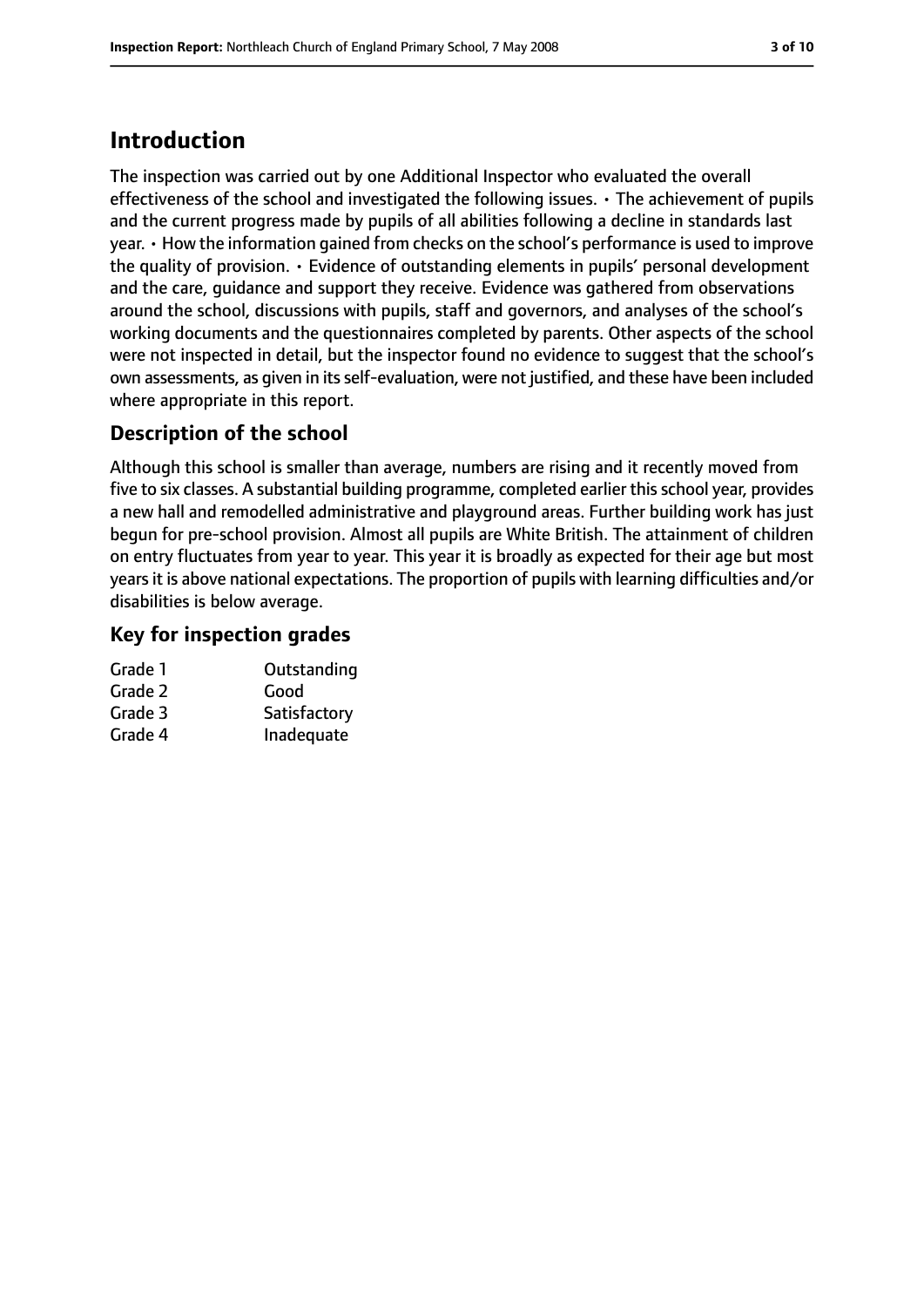### **Overall effectiveness of the school**

#### **Grade: 2**

This good school serves its community well. Pupils' personal development and well-being are outstanding with a number of exceptional features. Following a dip in standards in national tests last year, standards of pupils' work are once again substantially above average and pupils are making good progress. Parents are exceptionally positive about the school, with unanimous approval of almost all it does. One reflected the feelings of many others by writing, 'I am very, very happy with my child's education.' Another commented, 'The school instils a strong sense of community in the children, looking after and out for one another and building upon their individual strengths.' The school has good systems for checking its performance and an accurate view of areas for development. It responded robustly to introduce improved practices following the dip in standards last year. The school has improved considerably since the last inspection and, with the effective leadership provided by the headteacher, is well placed to improve further.

Pupils achieve well. Children in the Foundation Stage make good progress in their first year in school although limited outdoor facilities constrain the range of activities and children's opportunities to make free choices. Pupils make good progress in Years 1 and 2. A period of consolidation in Years 3 and 4 is followed by a marked acceleration in progress in Years 5 and 6. Many pupils in Year 2 are on track to exceed their targets, especially in reading and mathematics. Year 6 pupils are also on track to reach or exceed their challenging targets, with a high standard of work in English and well above average standards in mathematics. The standards of work by pupils in Year 6 who find learning difficult are broadly average, reflecting the good progress they make, especially in reading and writing.

Pupils' spiritual, moral, social and cultural development is outstanding. Assemblies in the new hall promote spiritual development very effectively and include high quality singing and music. Pupils' behaviour is excellent as is their understanding of fairness and right and wrong. Their attendance is good. Pupils clearly love being at school and struggle to think of ways it could be improved. They are justly very proud of the numerous ways in which they help run the school, signing up with enthusiasm for duties, such as manning the office. They describe serving as school captains and councillors or running charity collection events such as the pyjama day as 'a privilege'. Pupils are particularly thoughtful about one another and the needs of those less fortunate than themselves. Examples of this can be seen in the way they nominate peers for the weekly 'Freckles award' and by older pupils' exceptionally sensitive poetry related to Remembrance Day.

Procedures designed to safeguard pupils are implemented rigorously. Pupils feel very safe in school and are fully confident about approaching a member of staff if they have a problem. They show a very strong commitment to developing healthy lifestyles, and appreciate the 'huff 'n puff' initiative, along with the improved school dinners from the new school kitchen. Two national awards, Activemark and Healthy Schools, recognise the school's excellent work in these aspects. Good levels of study skills, including the use of computers, help prepare pupils well for the next stage of their education and adult life.

Teaching and learning have some strong elements but also a few inconsistencies. Teachers develop very effective relationships with pupils and establish a purposeful working atmosphere in lessons. They plan a wide range of stimulating activities within a broad and well balanced curriculum, which inspire and motivate the pupils to want to learn. A Leading Aspect award for the school's excellent work in external visits and an International Award recognise significant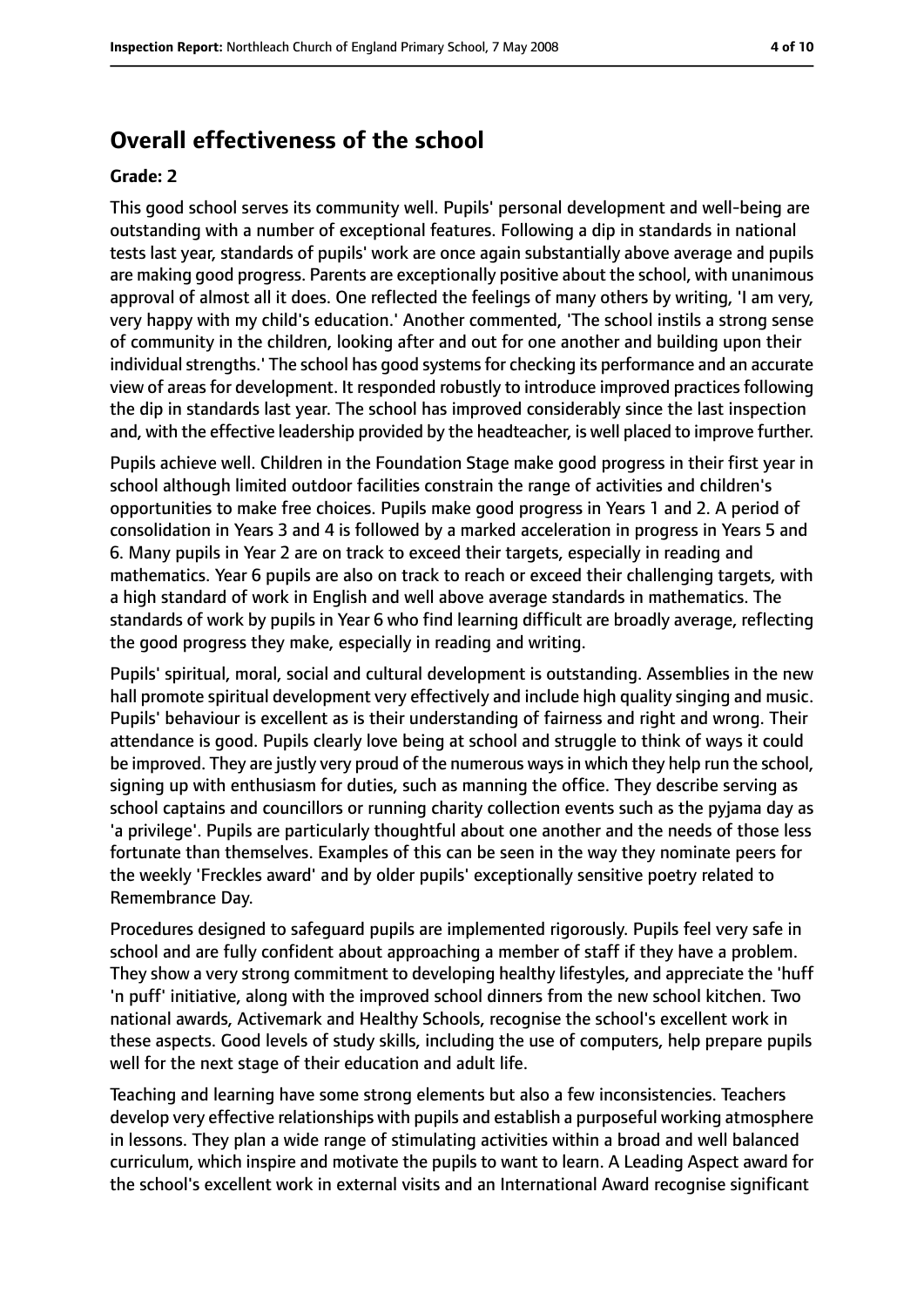strengths within the curriculum. Both awards reflect the quality of experiences, such as a residential visit to the urban area of Liverpool, described as'phenomenal' by one pupil, numerous day visits and regular links with Africa, all of which strengthen pupils' awareness of cultural diversity. Teachers ensure pupils are clear about the intentions of the lesson, and in most classrooms, a good selection of prompts, key vocabulary and guidance related to concepts supports learning.

Teachers make good use of the much improved assessment information to plan work for pupils of different abilities, helping to promote good learning by all. In many lessons, expectations are high, and the most able are suitably challenged. However, occasionally, for example towards the end of lessons when reviewing work, the pace slows. At these times, not all pupils remain engaged and some are not fully extended. Teachers mark pupils' work carefully, celebrating successes and frequently explaining how they can improve, which helps pupils' learning.

The care, guidance and support for pupils are good, with exceptional levels of care and support for vulnerable pupils and those with problems. Although mainly good, particularly for pupils in Years 5 and 6, academic guidance is less well developed in the middle years, with some pupils unclear about their short-term targets or the next steps in their learning and how to improve.

The headteacher has a clear vision for the school and constantly works to improve it. This is a major feature of the good leadership and management. Her commitment to meet the needs of all individuals is obvious. One parent wrote of the 'exemplary support' for her child who has special educational needs. The headteacher successfully encourages other members of staff to carry out roles, such as leading developments in a particular subject, which they do well, but none has formal leadership responsibilities. This results in an unusually heavy reliance on the headteacher. Governors are aware of this. They fulfil their roles well, and are fully involved in the key decision-making processes. They have strengthened their proceduresfor being informed about the work of the school. Since the dip in standards, the school has introduced much better systems for tracking pupils' progress and this has enabled earlier intervention where needed. Teachers are increasingly involved in analysing assessment information and the school uses this well to set challenging yet realistic targets, which are helping to raise standards. There is careful monitoring of provision in the classrooms and helpful discussion thereafter. However, sometimes the findings are not formally recorded and feedback is not sufficiently clear or direct, reducing its impact on minimising inconsistencies or weaknesses in practice.

# **Effectiveness of the Foundation Stage**

#### **Grade: 2**

Children quickly settle into school following a sensitive induction programme. Children of all abilities make good progress in a stimulating indoor environment. Last year, as in most years, almost all had reached the learning goals expected for their age by the end of the year, and a larger proportion than average exceeded them in all areas of learning. Children this year are also progressing well, but from a lower starting point, and standards are closer to the national average. The teacher and her assistants plan a balance between teacher-directed and child-initiated activities and carefully assess their progress. Despite direct access to the outside, insufficient use is made of this area as it lacks resources. This restricts the opportunities for children to learn through independent play. Long-standing plans to develop the outdoor area, having been partially delayed, now form part of a new building project with a view to improving provision by the beginning of the next school year.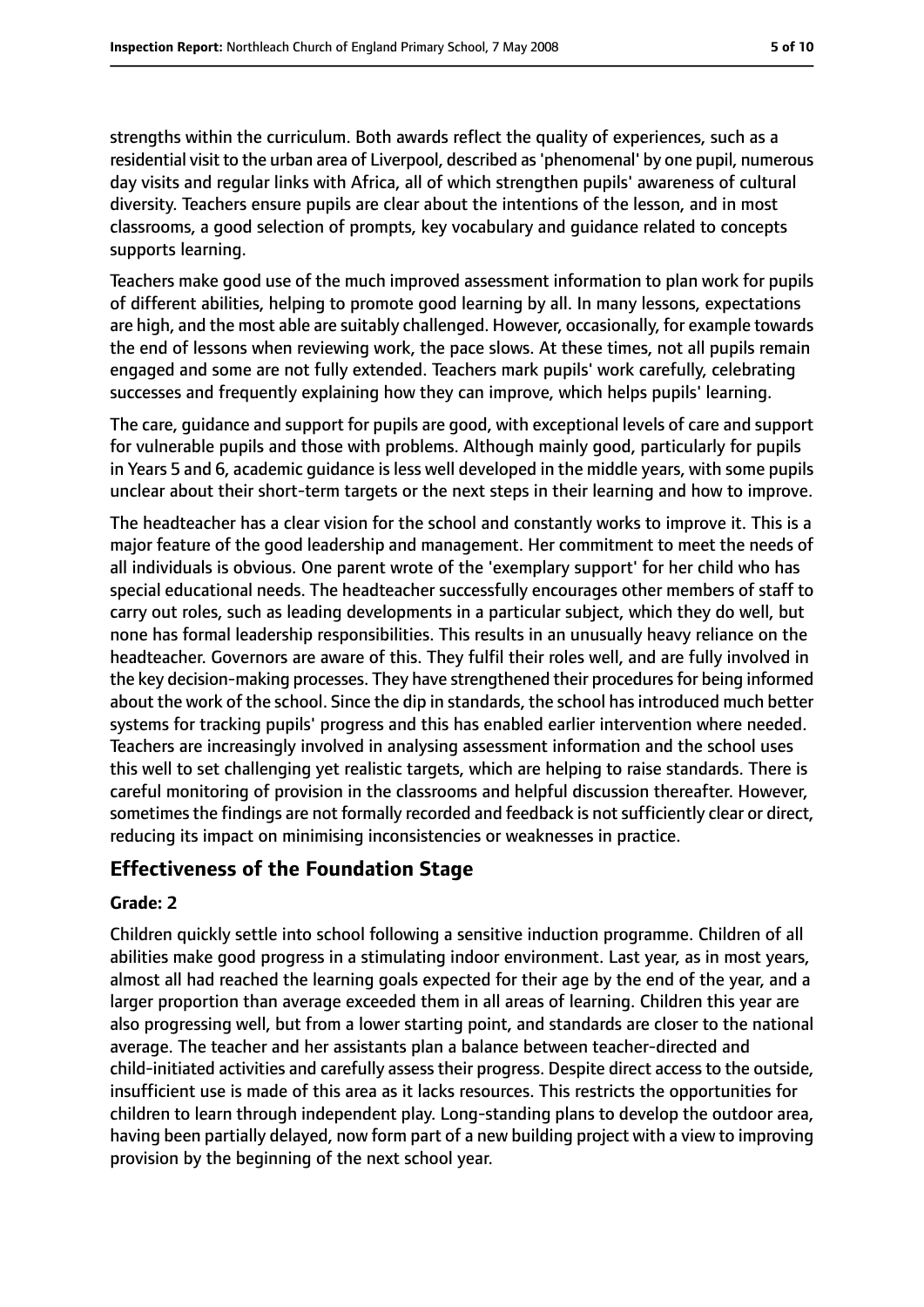#### **What the school should do to improve further**

- Provide teachers with clearer guidance on the areas they need to improve to raise the quality of teaching further.
- Allocate formal leadership responsibilities to more staff to support the headteacher.
- Improve the outdoor provision in the Foundation Stage to provide children with a wider range of experiences and more opportunities to play independently.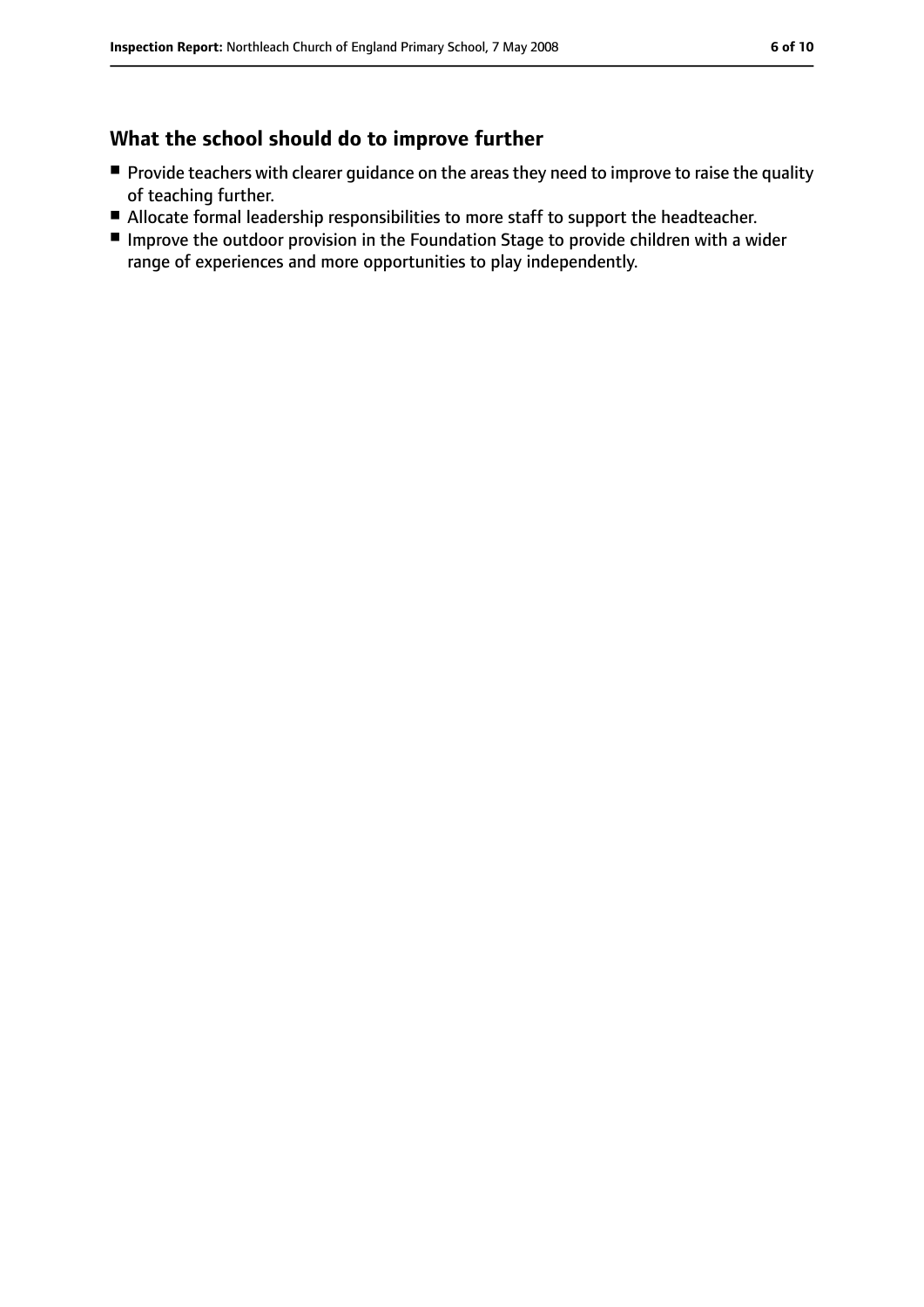**Any complaints about the inspection or the report should be made following the procedures set out in the guidance 'Complaints about school inspection', which is available from Ofsted's website: www.ofsted.gov.uk.**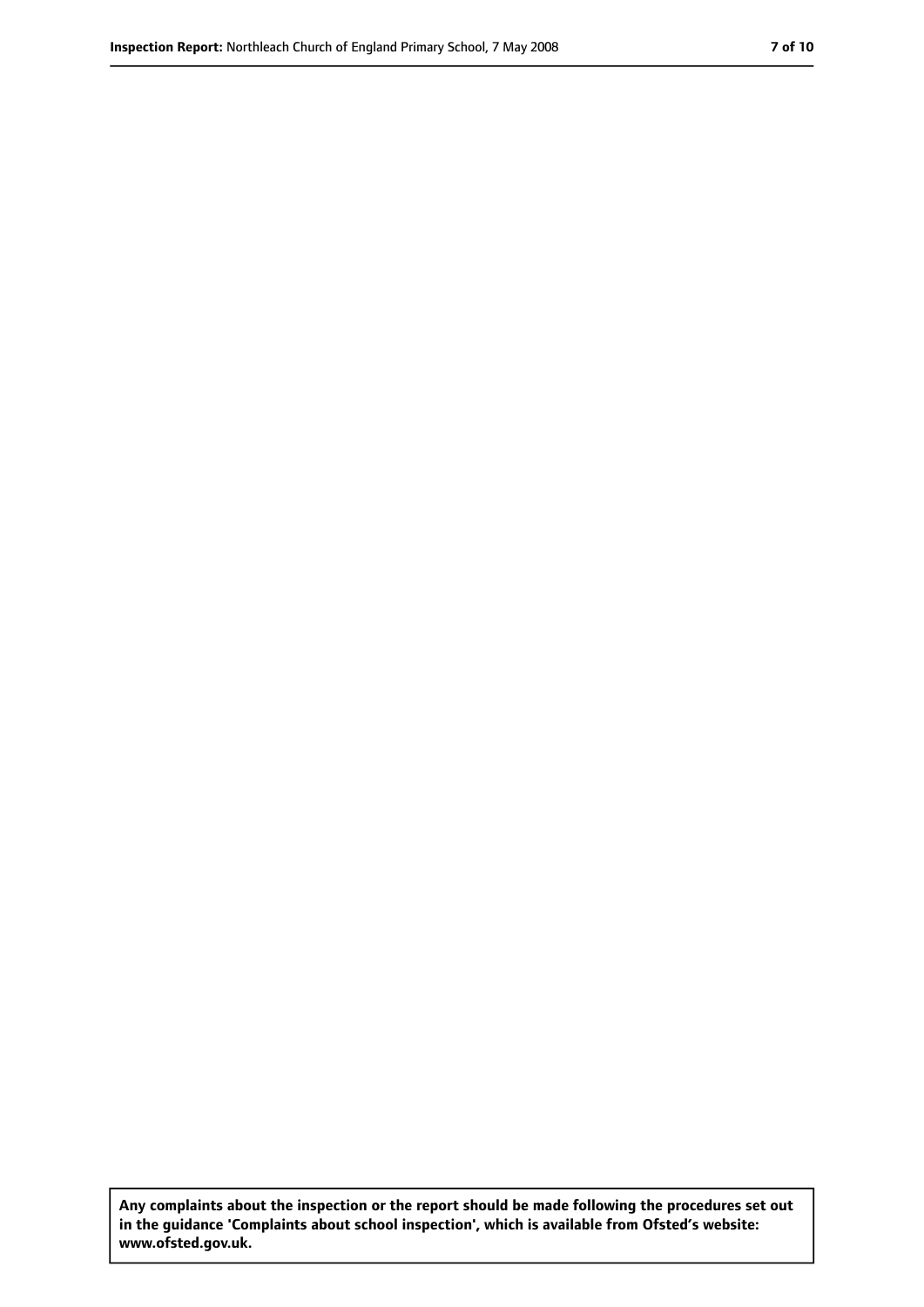# **Inspection judgements**

| $^{\backprime}$ Key to judgements: grade 1 is outstanding, grade 2 good, grade 3 satisfactory, and | <b>School</b>  |
|----------------------------------------------------------------------------------------------------|----------------|
| arade 4 inadeguate                                                                                 | <b>Overall</b> |

#### **Overall effectiveness**

| How effective, efficient and inclusive is the provision of education, integrated<br>care and any extended services in meeting the needs of learners? |     |
|------------------------------------------------------------------------------------------------------------------------------------------------------|-----|
| Effective steps have been taken to promote improvement since the last<br>inspection                                                                  | Yes |
| How well does the school work in partnership with others to promote learners'<br>well-being?                                                         |     |
| The effectiveness of the Foundation Stage                                                                                                            |     |
| The capacity to make any necessary improvements                                                                                                      |     |

#### **Achievement and standards**

| How well do learners achieve?                                                                               |  |
|-------------------------------------------------------------------------------------------------------------|--|
| The standards <sup>1</sup> reached by learners                                                              |  |
| How well learners make progress, taking account of any significant variations between<br>groups of learners |  |
| How well learners with learning difficulties and disabilities make progress                                 |  |

#### **Personal development and well-being**

| How good is the overall personal development and well-being of the<br>learners?                                  |  |
|------------------------------------------------------------------------------------------------------------------|--|
| The extent of learners' spiritual, moral, social and cultural development                                        |  |
| The extent to which learners adopt healthy lifestyles                                                            |  |
| The extent to which learners adopt safe practices                                                                |  |
| How well learners enjoy their education                                                                          |  |
| The attendance of learners                                                                                       |  |
| The behaviour of learners                                                                                        |  |
| The extent to which learners make a positive contribution to the community                                       |  |
| How well learners develop workplace and other skills that will contribute to<br>their future economic well-being |  |

#### **The quality of provision**

| How effective are teaching and learning in meeting the full range of the<br>learners' needs?          |  |
|-------------------------------------------------------------------------------------------------------|--|
| How well do the curriculum and other activities meet the range of needs<br>and interests of learners? |  |
| How well are learners cared for, guided and supported?                                                |  |

#### **Annex A**

 $^1$  Grade 1 - Exceptionally and consistently high; Grade 2 - Generally above average with none significantly below average; Grade 3 - Broadly average to below average; Grade 4 - Exceptionally low.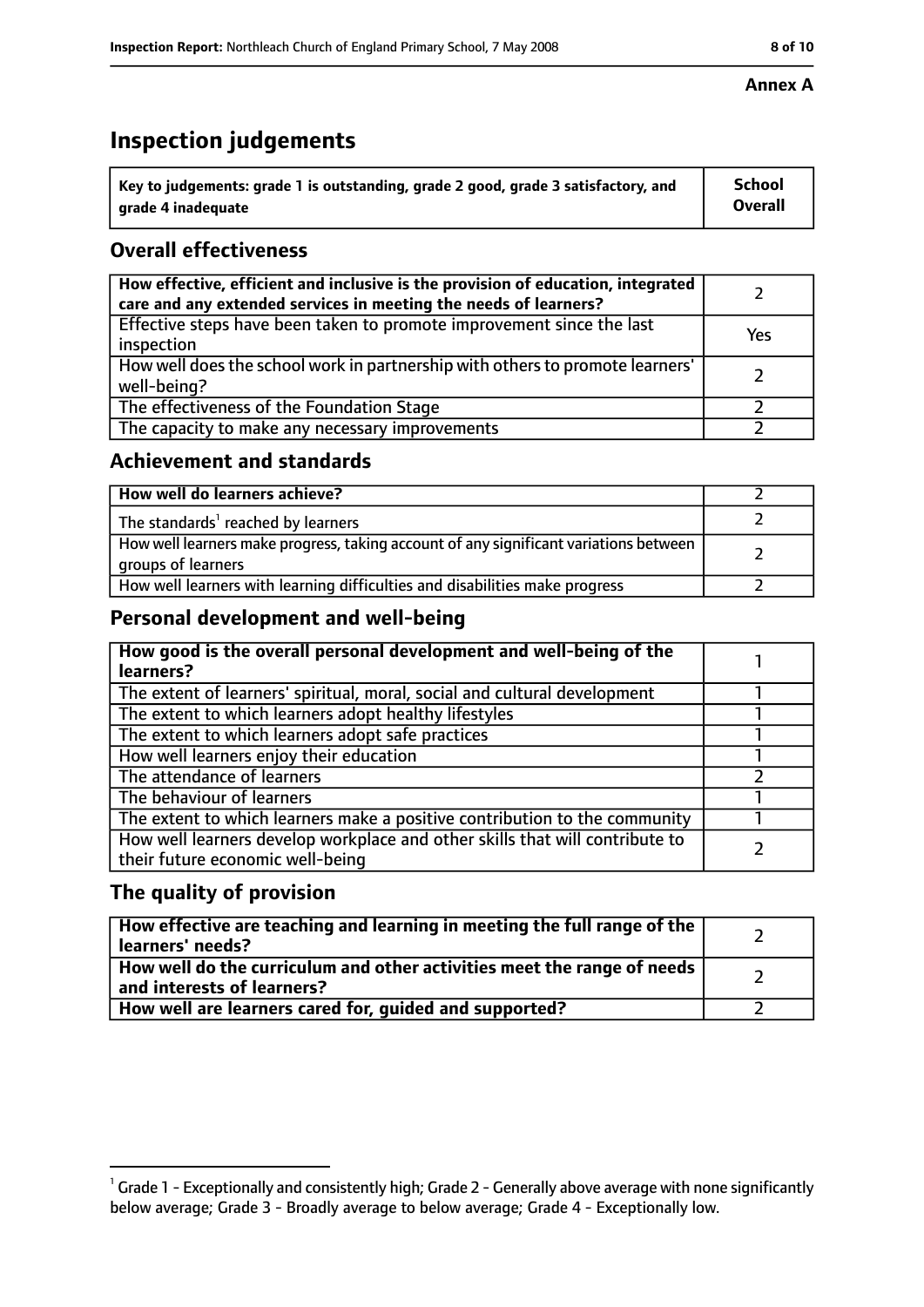#### **Annex A**

# **Leadership and management**

| How effective are leadership and management in raising achievement<br>and supporting all learners?                                              |     |
|-------------------------------------------------------------------------------------------------------------------------------------------------|-----|
| How effectively leaders and managers at all levels set clear direction leading<br>to improvement and promote high quality of care and education |     |
| How effectively leaders and managers use challenging targets to raise standards                                                                 |     |
| The effectiveness of the school's self-evaluation                                                                                               |     |
| How well equality of opportunity is promoted and discrimination tackled so<br>that all learners achieve as well as they can                     |     |
| How effectively and efficiently resources, including staff, are deployed to<br>achieve value for money                                          |     |
| The extent to which governors and other supervisory boards discharge their<br>responsibilities                                                  |     |
| Do procedures for safequarding learners meet current government<br>requirements?                                                                | Yes |
| Does this school require special measures?                                                                                                      | No  |
| Does this school require a notice to improve?                                                                                                   | No  |